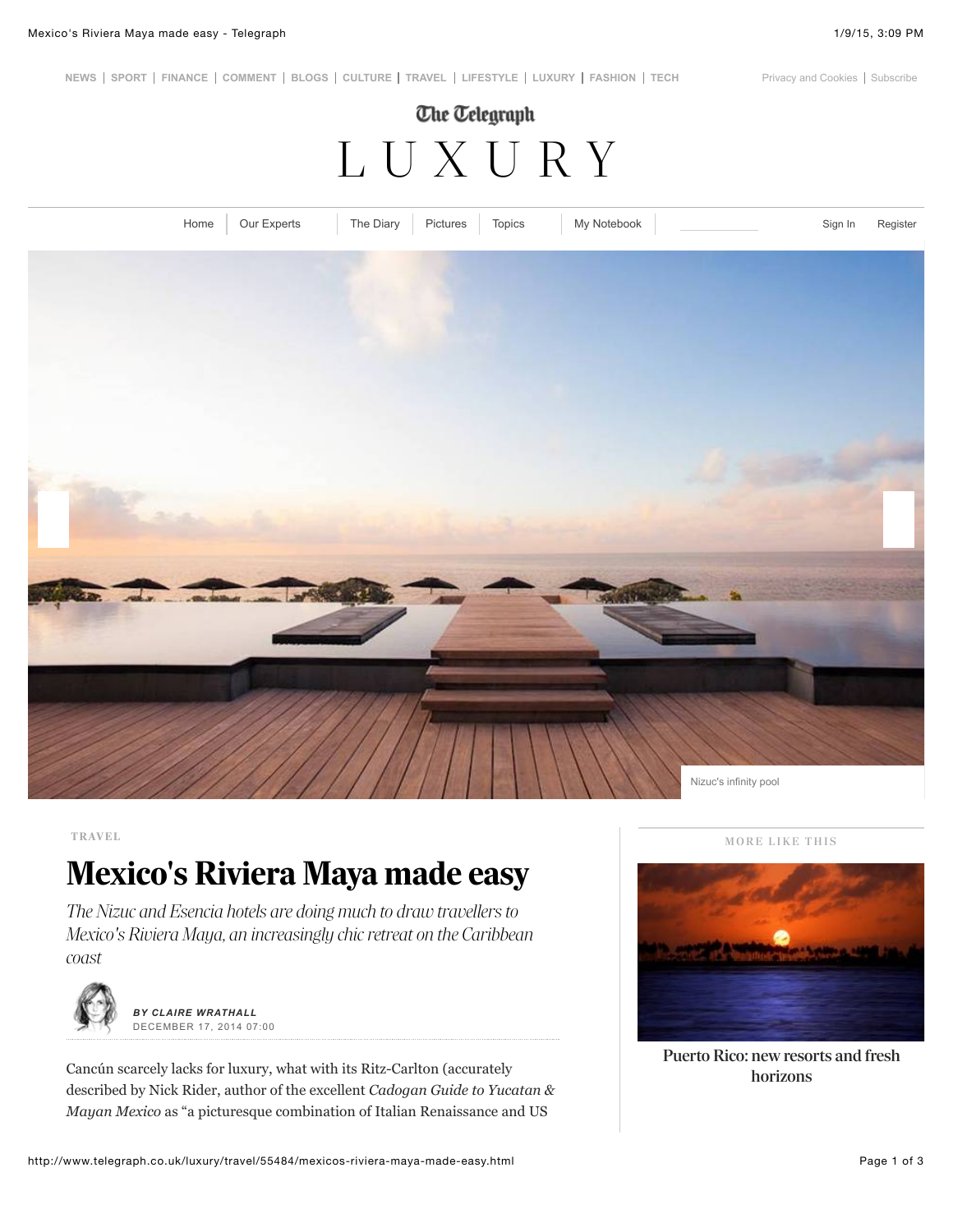penitentiary architecture"), its JW Marriott, its Burberry, its Cartier, its Prada… Even so, the *Zona Hotelera* of this brash, high-density, overwhelmingly Americanised resort is an acquired taste.

Finally, though, there's an agreeable place to stay within 15 minutes of the airport so that you don't have to head straight on to the highway to whichever of the more alluring beach resorts you're headed.

Sited on what was formerly the Mexican president's beach retreat, [Nizuc](http://www.nizuc.com/#nf) should have opened in October 2009, at which time Adrian Zecha of Aman Resorts fame was behind its management team. But despite a promo video directed by Alejandro González Iñarritu, the director of tipped-for-an-Oscar *Birdman*, *21 Grams, Babel* and *Amores Perros*, the \$180 million project was an early casualty of the recession. Last year, however, it did open, its designs recognisably still the work of [Jean-Michel Gathy](http://www.telegraph.co.uk/luxury/travel/30144/jean-michel-gathy-living-the-dream.html) (Aman's poster architect): think fire bowls, reflecting pools, double-height ceilings, an essay in Asianinflected minimalism that is beginning to seem just a little too familiar.

Aside from the engaging staff, the cooking (there is no better holiday breakfast than quesadillas and stewed nopal cactus, though there are alternatives for the less adventurous) and Mayan numerals by the room doors, there's nothing much of the locality about it. But as a place to relax, it's a treat, especially if you stay in one of the garden pool villas. (For once a garden view is more desirable than an ocean one, for the beach here is, frankly, a disappointment, though the four swimming pools more than compensate.)

A 90-minute drive south brings you to Xpu-Ha, perhaps the finest of the white quartz sand beaches on this fabulous 180km Caribbean coast. Protected by the Mesoamerican Reef, the sea is calmer here than it is at, say, [Tulum](http://www.telegraph.co.uk/luxury/travel/15669/tulums-culinary-appeal-is-simple.html) (though I still can't think of a beach resort I like better) and the snorkelling excellent.

[Hotel Esencia](http://hotelesencia.com/) isn't new, but it has lately changed hands and stands, I suspect, to become very fine indeed. Having been built in what one might call the Spanish style by an Italian duchess, it now belongs to Kevin Wendle, Hollywood player, art collector, sometime executive producer of *The Fresh Prince of Bel Air*, who in collaboration with its young Swedish general manager, Yurij Gabassi, has ambitions to offer the finest dining and wine cellar on the coast.

Between them they have conjured a stylish, alluringly cool ambience – Pierre Jeanneret chairs in the main sitting room, along with lamps by Serge Mouille and Pierre Guariche and the odd Picasso ceramic – in sharply air-conditioned contrast to its sultry, tamed-jungle gardens, within which stands a huge palapa-roofed, exotically scented spa, with its open-walled treatment rooms.

Indeed the only obvious downsides are that you need to wear bug repellent even during the day, and that only a third of its 29 rooms have sea views. Though all are remarkably spacious and elegant with their minimalist whiteon-white decor.



[Costa Rica uncovered](http://www.telegraph.co.uk/luxury/travel/36508/costa-rica-uncovered.html)



[The world's best private islands](http://www.telegraph.co.uk/luxury/travel/12458/the-worlds-best-private-islands.html)



[Incredible infinity pools](http://www.telegraph.co.uk/luxury/travel/5626/incredible-infinity-pools-around-the-world.html)



[The world's best starchitect hotels](http://www.telegraph.co.uk/luxury/travel/30989/the-worlds-best-starchitect-hotels.html)